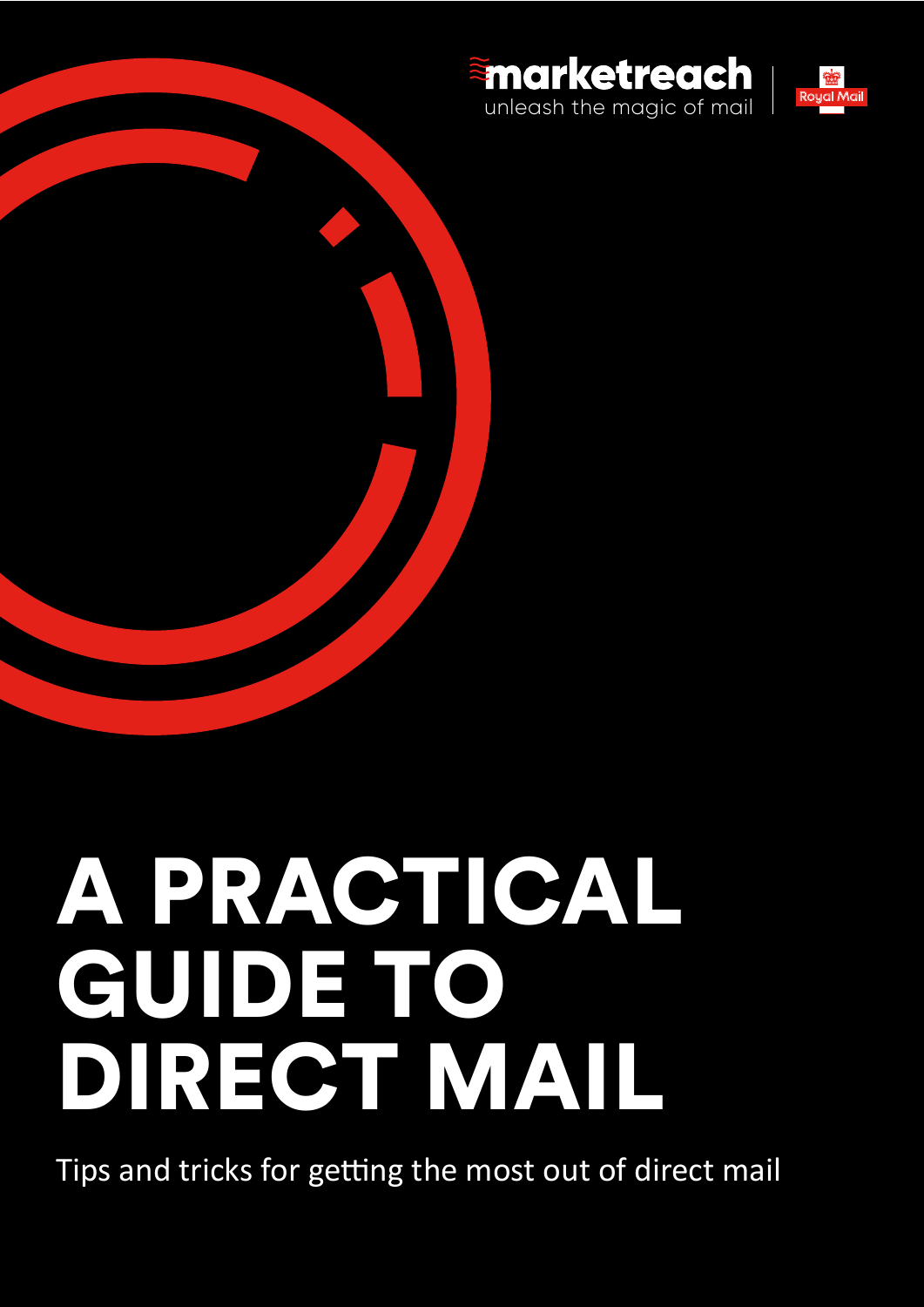# **CONTENTS**

| <b>INTRODUCTION</b>                         | 4               |
|---------------------------------------------|-----------------|
| <b>GETTING STARTED WITH DIRECT MAIL</b>     | 6               |
| <b>UNDERSTANDING YOUR AUDIENCE</b>          | 10 <sup>1</sup> |
| <b>CLEANSING AND ENHANCING YOUR DATA</b>    | 12 <sup>2</sup> |
| THE CREATIVE PROCESS                        | 14              |
| <b>DEVELOP YOUR DIRECT MAIL FORMAT</b>      | 16              |
| <b>TECHNIQUES FOR BOOSTING RESPONSE</b>     | 18              |
| <b>PRODUCING YOUR MAIL PACK</b>             | 20              |
| <b>PRINTING YOUR MAIL PACK</b>              | 22              |
| <b>WORKING WITH A MAILING HOUSE</b>         | 24              |
| <b>SETTING CLEAR FINANCIAL GOALS</b>        | 26              |
| <b>SAVING MONEY WITH MAIL</b>               | 27              |
| <b>EVALUATION AND MEASUREMENT</b>           | 28              |
| <b>WHAT YOU SHOULD MEASURE</b>              | 30              |
| HARNESSING PROGRAMMATIC MAIL AND AUTOMATION | 32              |
| <b>HELPFUL SERVICES</b>                     | 34              |

#### Royal Mail MarketReach is committed to helping businesses and brands grow through the use of mail.

This guide will help you produce a successful direct mail campaign, taking you through the planning and implementation of your campaign from start to finish.

In the following sections you'll be introduced to practical steps, insider advice and simple tips to help you get the most from this channel.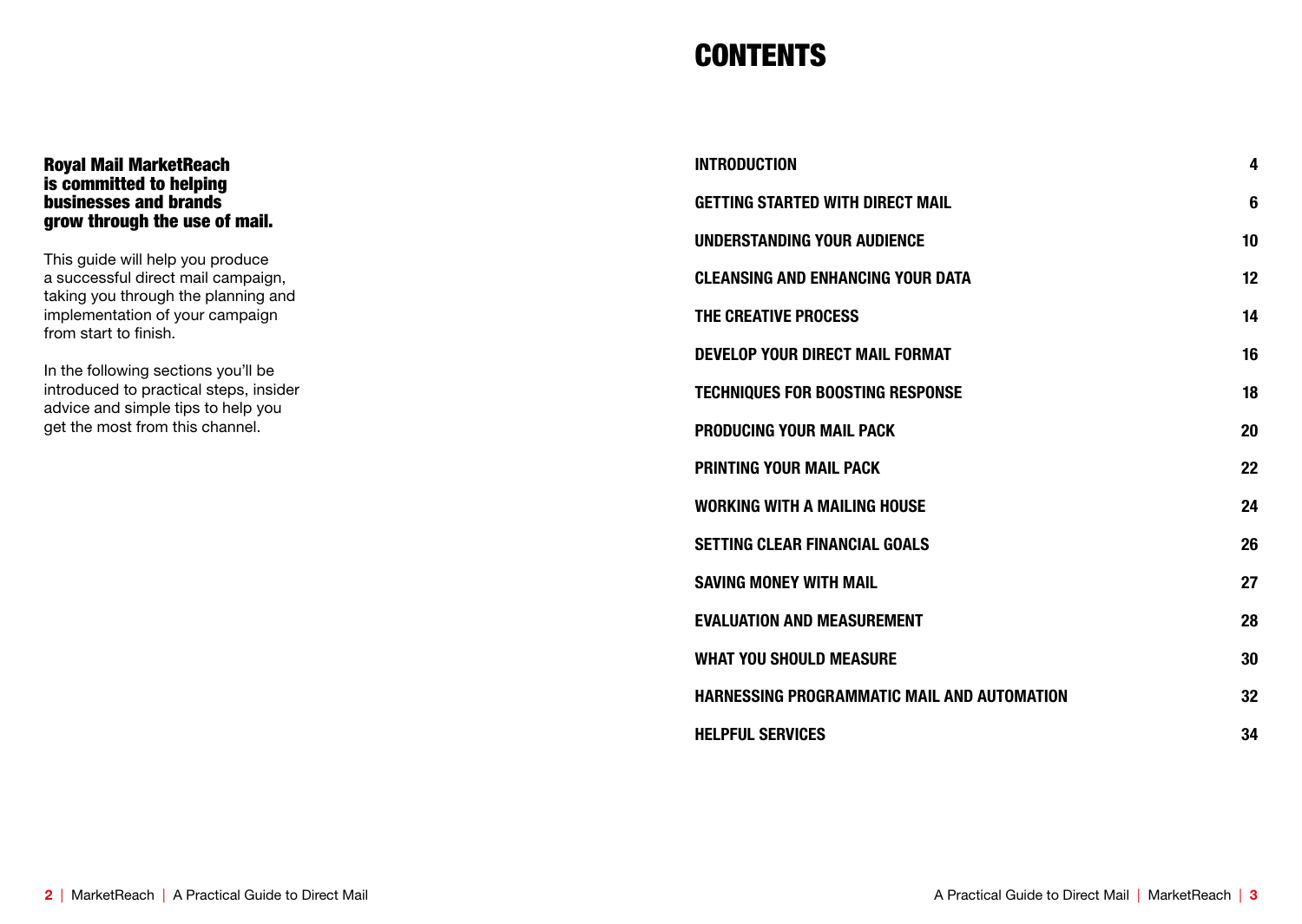# INTRODUCTION

## MAIL THAT CUTS THROUGH

Direct mail has long been a proven and cost-effective channel for communicating successfully with customers. And with consumers being exposed to hundreds of messages every day, it is one of the few channels that cuts through effectively.

Because it's tangible – picked up and handled by a customer – direct mail is a channel that will cut through and be remembered.

In fact, 94% of advertising mail is engaged with and only 6% is discarded or unopened.<sup>1</sup>

And when it comes to recall, mail is remembered 35% more than social media and 49% more than email marketing.<sup>2</sup>

# THE MULTI-SENSORY EXPERIENCE

With innovations such as scented inks and video brochures, direct mail is unique in that it can appeal to all five senses, and it has a physical presence like no other channel. This multi-sensory experience can also allow your mail to land in a more meaningful and impactful way - enabling brands to build stronger connections with customers and drive higher recall.

Direct mail literally gets your brand's message into your customers' hands. This is why leading digital brands such as Amazon, Google and Facebook include mail as part of their media mix.

## MAIL AS A TRUSTED CHANNEL

Driven by data, direct mail gives you the opportunity to have a personal, relevant dialogue with individual customers on a large scale.

Mail is also seen as a trusted channel, with 87% of people considering mail to be believable, compared to just 48% for email. On top of this, 70% of people say that mail, rather than email, makes them feel valued. $3$ 

Mail is welcomed by customers of all ages – particularly those who have grown up in the digital age. These are just some of the reasons why direct mail is such an effective channel at driving sales, increasing awareness and building trust in your brand.

94%

of advertising mail is either opened, read, sorted, put aside for later, filed, put on display or in the 'usual place'



of people say that mail, rather than email, makes them feel valued

35%

Direct mail is a channel that will cut through and be remembered.

> JICMAIL Item Data Q2 '17 to Q4 '19 Royal Mail Marketreach, Neuro-Insight, 2018 Royal Mail MarketReach, The Value of Mail in Uncertain Times, Kantar TNS, 2017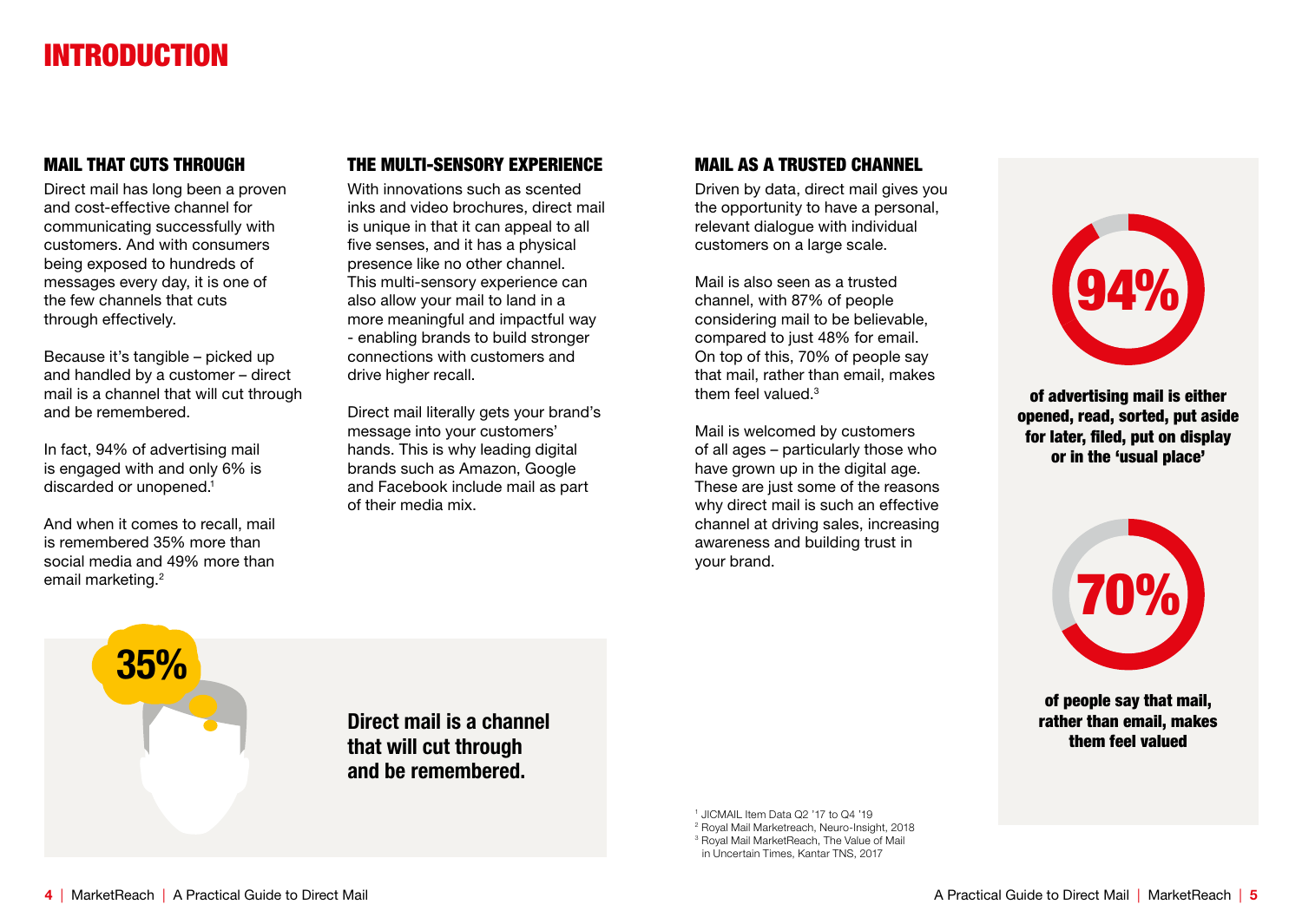# GETTING STARTED WITH DIRECT MAIL

Start by defining your objective, audience and budget. Planning these elements in advance will help you achieve the best possible outcome.

#### STEP 1 DEFINE YOUR **MARKETING OBJECTIVES**

Have a clear idea about what you want your marketing to achieve. For example, do you want to drive more online sales? Increase footfall to your store? Maybe you want to introduce a new service to existing customers? Keep good customers loyal? Welcome a new customer or tempt back a lapsed one?

By having one clear goal you will be more likely to succeed and the answers to these questions will help you develop more effective messaging and creative.

It is also important to make your goal realistic and achievable – for example, if you are looking to drive higher response rates, we would recommend checking what the response rates are for mail in your industry and using this to inform your goal.

# STEP 2 KNOW YOUR AUDIENCE

One of the most important factors to get right is your audience. Even a strong offer will fail if you send it to the wrong people or at the wrong time.

Think about who your audience is and what their needs and challenges are. Ask yourself why they would be interested in your product or service? Will they have heard of you? Have you contacted them before? If so, what have they done or bought previously?

The answers to questions like these can help you find the right balance for your message – such as information on your product versus boosting your credentials.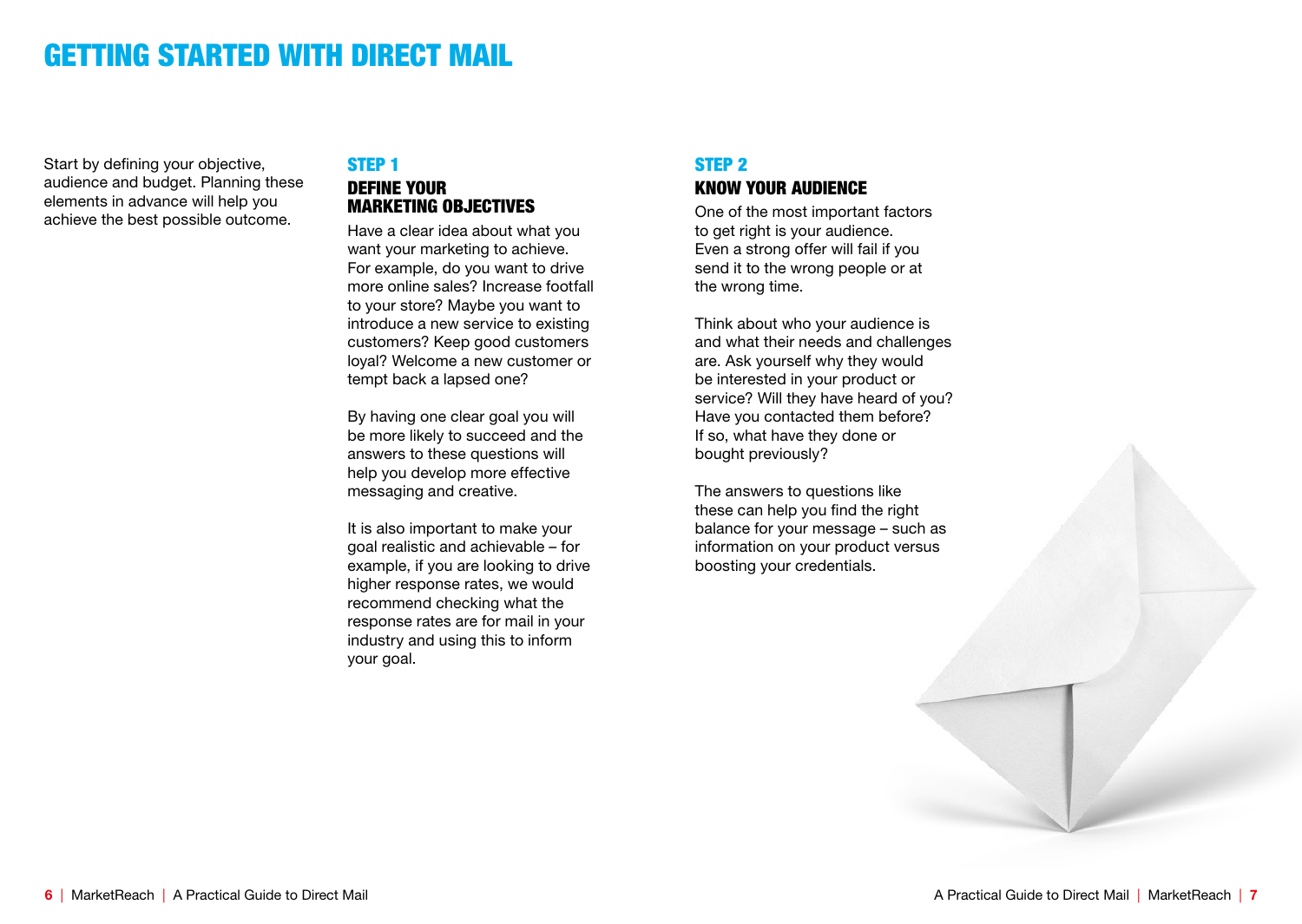# GETTING STARTED WITH DIRECT MAIL

## STEP 3 CHOOSE AND CRAFT YOUR MESSAGE

Think about the message you want to convey to your customers and what action you want them to take. How does your product or service answer the needs you identified in Step Two? What impression do you want to give your customers? What are you going to ask them to do as a result of reading your direct mail?

A major strength of mail is the ability to personalise and tailor the message. Research shows that personalised mail is 35% more likely to drive an actual purchase than unaddressed mail.<sup>1</sup>

Direct mail can take many forms, from a simple postcard or letter to a comprehensive catalogue or brochure. Sometimes a campaign will work best with a mixture of formats, such as a brochure followed up by a postcard as a reminder.

The format should be driven by the task you've assigned to it – so if you are expecting people to buy from your mailing, you may have to give more information than if you're just asking them to find out more from your website.

#### STEP 4 CONSIDER HOW IT WILL INTEGRATE WITH OTHER **CHANNELS**

Direct mail and digital channels enhance the effectiveness of one another. For example, digital devices can be built into direct mail via QR codes and image recognition, driving people directly to your website.

Cross-promotion across channels has been proven to land strong results – leading to a more impactful approach – so think about what campaigns you already have and where mail can enhance performance.

Mail drives sales. Over the last 12 months, 41% of UK adults searched for a company online after receiving a piece of mail and 25% of UK adults bought something or made a payment or donation as a result of receiving mail.<sup>2</sup>

Plan your campaign **TOP TIP** in advance and make sure it is informed by insight, in order to achieve the best possible outcome. Research is key – from looking into creative trends and useful tech to trying to get a deeper understanding of your audience's behaviours.

35%

Personalised mail is 35% more likely to drive an actual purchase than unaddressed mail



25% of UK adults bought something or made a payment or donation as a result of receiving mail

> 1 JICMAIL Item Data Q2 2017 to Q3 2019 2 Touchpoints 2019: SuperHub Database - ©IPA 2019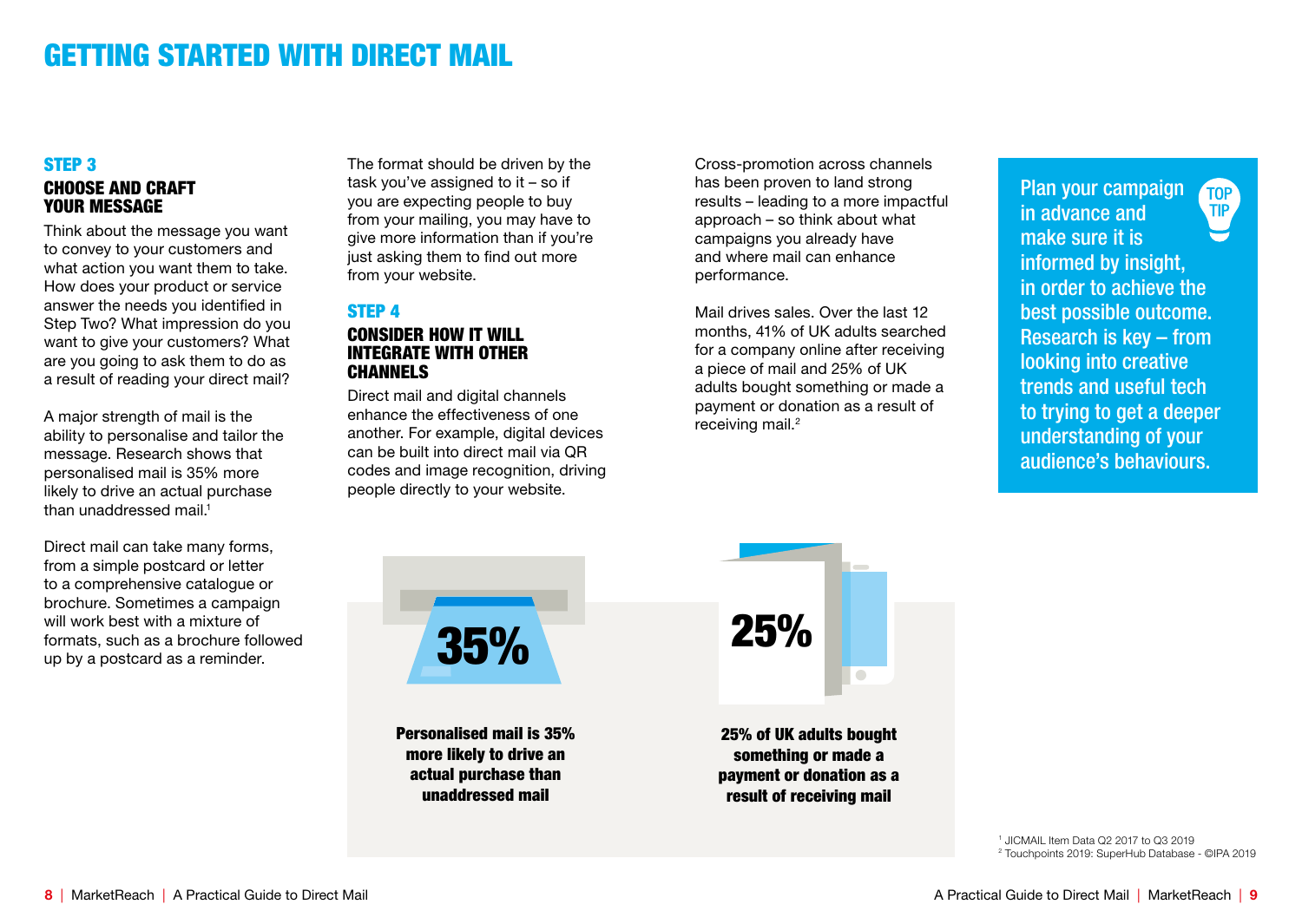# UNDERSTANDING YOUR AUDIENCE

Targeting the right people is a crucial factor in any campaign.

## WANT TO SPEAK TO YOUR EXISTING CUSTOMERS?

There is a huge opportunity to harness the information you have about your existing customers – using this to target them with content that is tailored to their needs and behaviours.

If you have a customer database, decide which part of it you want to target. You may want to contact all of them or a defined segment.

Typical selections might include those who have bought from a specific category or product range, those who have bought recently or those who have placed high-value orders.

Alternatively, you may want to target those who have not bought for a while and tempt them back.

### CONSIDERATIONS WHEN ENGAGING EXISTING CUSTOMERS:



 What have they ordered or what interactions have they had with your brand before? If it's relevant to your campaign, you should acknowledge it.



What is their value to you? You want to ensure they are viable customers and worth the continued investment.



What offers or services would they be likely to be interested in from you now?

#### WANT TO REACH BRAND NEW CUSTOMERS?

If you're looking to acquire new customers, direct mail can be a very useful channel. Here are a few reasons why:

- Addressed mail cuts through, with 94% of it being opened, read or set aside for later.1
- A mail address is more reliable than an email. People can have multiple email addresses but generally only have one home address.
- With partially addressed mail (mail that bears a household address but no personal details), you can reach potential new customers without requiring their personal data. This method can be more cost-effective and more targeted than leaflet drops.
- Whilst GDPR applies to mail, the additional PECR rules governing digital media do not – so provided you can meet the conditions for legitimate interest, you won't need consent for postal marketing.

If you have any questions about GDPR, especially concerning compliance, we recommend you talk to your own compliance officer or legal adviser.

Relevance is a **TOP** TIP crucial factor in the success of a direct mail campaign. By understanding who your target customer is, you can apply a level of personalisation to your campaign, which in turn will boost response rates.

1 JICMAIL Item Data Q2 '17 to Q4 '19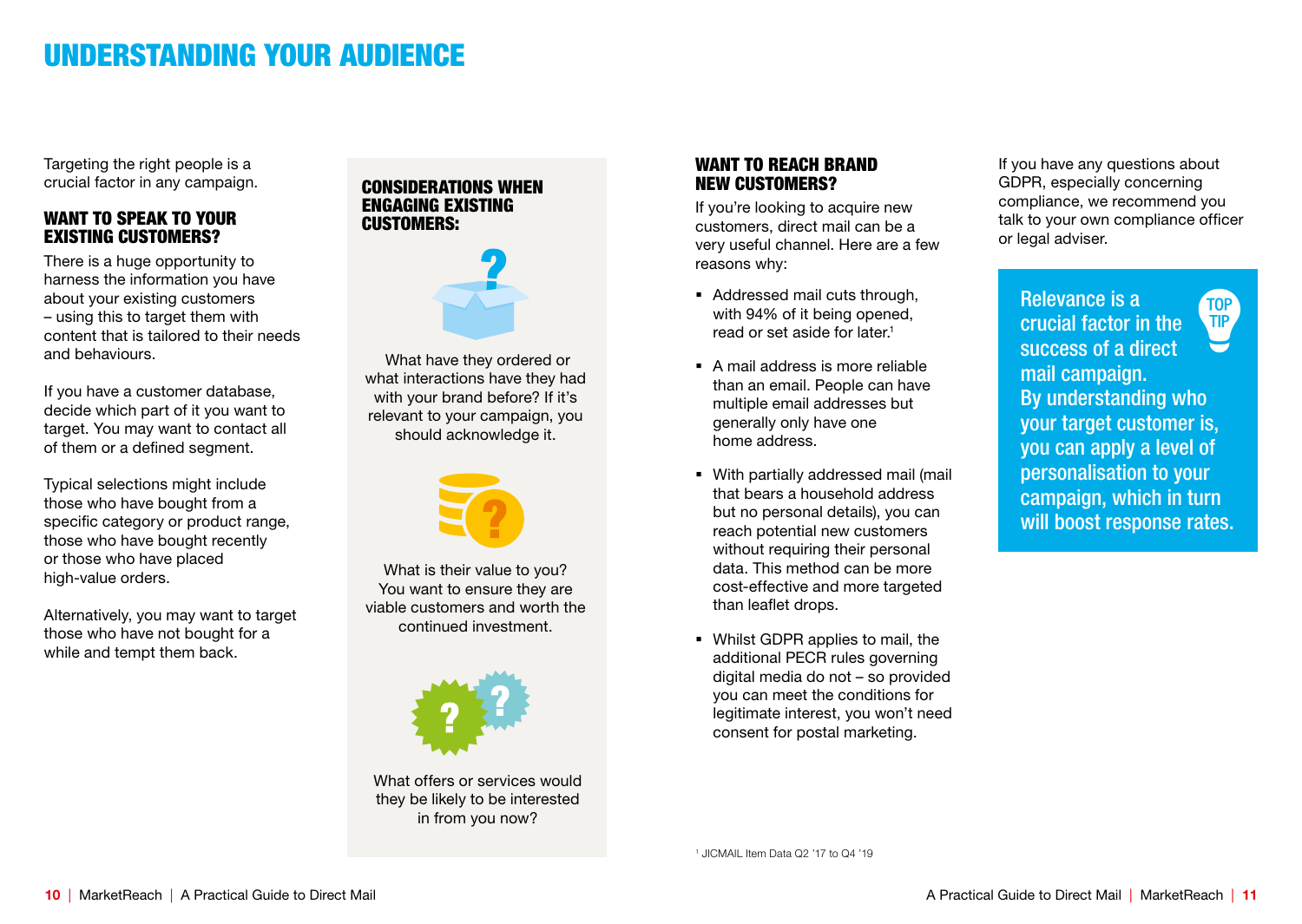# CLEANSING AND ENHANCING YOUR DATA

Accurate data maximises your budget and cuts wastage, so whether you're using your own data or sourcing data from third parties, it's important that the quality of your data is strong and that you are familiar and compliant with the UK's Data Protection Act and General Data Protection Regulation (GDPR).

The following considerations may help you:

#### 1 IS YOUR DATA CURRENT AND UP TO DATE?

There are various data companies and mailing houses, including Royal Mail, who can look at your data, check that it's up to date and 'cleanse' it where necessary. It is also important to consider address accuracy. Incorrect data can result in mail being returned or even sent to the wrong recipient.

The Postcode Address File (PAF), created by Royal Mail, is a database that can be used to verify your address data and can even be incorporated into your systems to help ensure accurate data capture. This means you can be confident that your mail will be delivered correctly the first time.

#### 2 AVOID DUPLICATION

De-duplication is an important step to take within your own data and third party data, as it will help you avoid wastage and the risk of negative brand perception should you mail the same person twice.

### **3 SUPPRESSING RECORDS**

You should run suppression files against your database to ensure that the information you hold is accurate and up to date. Suppressing records will mean you cut wastage, thereby improving your ROI.

Some suppression lists might be held internally by your organisation, such as a list of customers who have asked not to be contacted by your business specifically.

Other 'external' lists are held at a national level, such as the DMA's Mail Preference Service Register, which shows details of those individuals who have opted out of receiving unsolicited, personally addressed mail from all businesses.

Additional lists can also contain the records of customers who have moved address, are no longer traceable or are deceased, as well as goneaways (i.e. people who are no longer at the address and are not traceable).

# 4 OPTIMISE YOUR FORMATTING

Don't let something as simple as formatting let you down. Ensure your data is in the right format. Standard practice is that each piece of address information should be held in a separate field – for example, Mr Brian Grove, 1 Chestnut Grove, GR44 8BB.

Royal Mail Data Services can help with any number of the above steps, as can a reputable mailing house.

## **5 KNOW THE RULES**

One of the biggest considerations for direct mail campaigns is the use of personal data, so it's vital that you are familiar and compliant with the UK's Data Protection Act and GDPR. This means taking a consistent, responsible and accountable approach to data collection and processing.

Failure to comply means the possibility of heavy fines and reputational damage, so if you have any questions about compliance, we recommend you talk to your compliance officer or legal advisor.

In the UK, GDPR is overseen by the Information Commissioner's Office (ICO) which issues guidance on its website, ICO.org.uk.

To help you understand GDPR and how it might affect your mail campaign, you can also download our guide 'The GDPR Opportunity with Mail.'

Good quality data helps cut down on wasted mail, saves on costs and improves ROI.

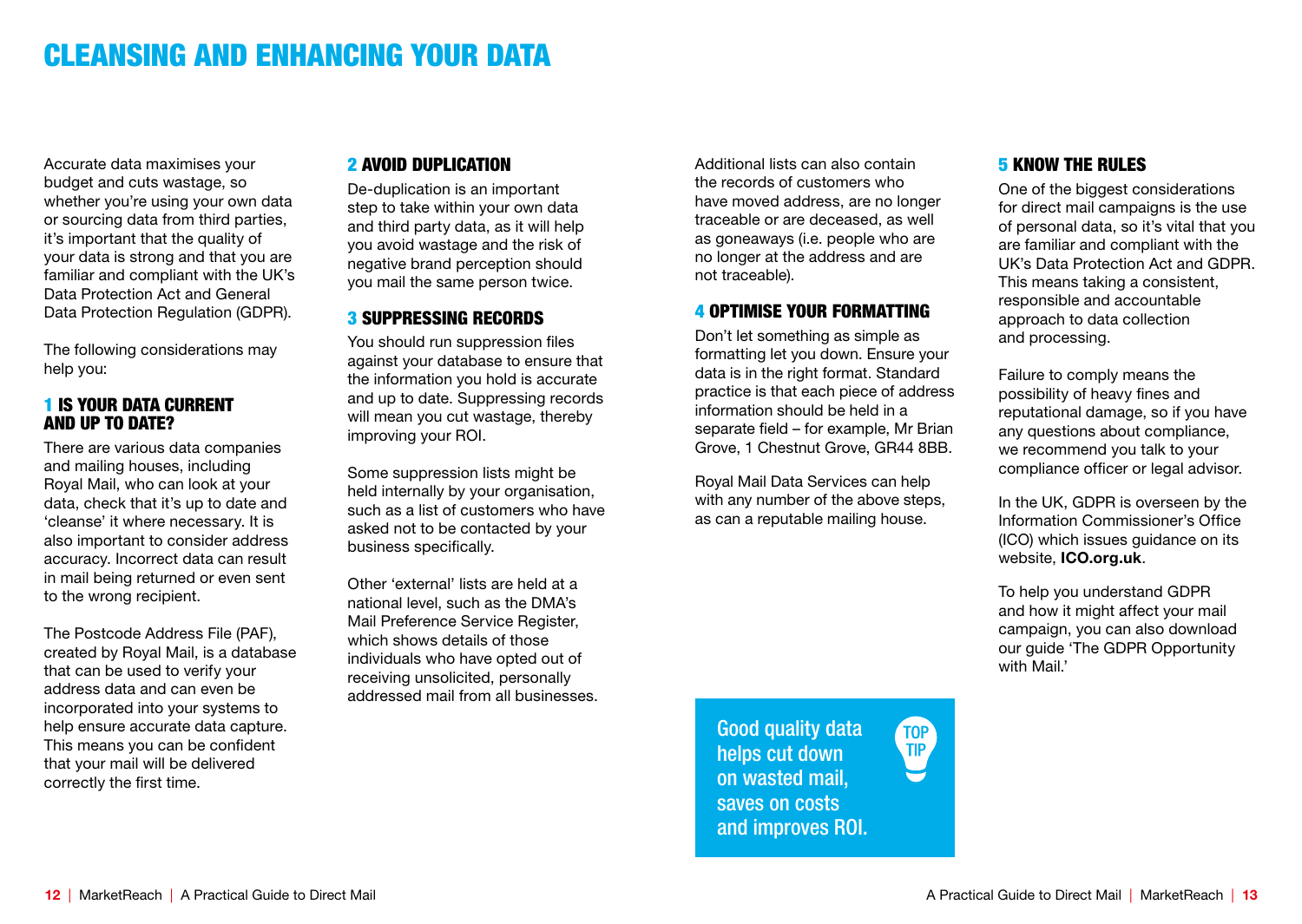# THE CREATIVE PROCESS

Getting the creative wrong in your direct mail could result in a customer disregarding (or even simply not understanding) the message you are trying to get across.

Here are the key principles to follow when it comes to creating content for a successful direct mail campaign:

#### ESTABLISH YOUR SINGLE-MINDED MESSAGE

A clear, impactful message is the most important part of any piece of marketing communication.

Think about what will persuade someone to buy your product or want your service. If you have something new to offer, that tends to work well. If you're targeting a pre-existing customer, you can lead with any knowledge you might have about them or their behaviours – for example, if their service or subscription is coming to an end, you can engage them with offers to encourage renewals.

## GRAB YOUR CUSTOMER'S ATTENTION

Eye-catching design and powerful headlines can help your mail stand out. Think about the message you want to get across and how you can best use the creative to encourage people to want to read more. Innovations in print, paper and ink can also help you to bring your creative message to life in an effective way, allowing you to grab your customer's attention via a more multi-sensory experience.

That being said, it is worth ensuring that these innovations align with the creative, so that they contribute towards the storytelling and are not simply used for the sake of it. Using a simple letter or envelope can be just as impactful.

#### KEEP YOUR CUSTOMER'S INTEREST

You've captured the customer's attention – now keep it by demonstrating a clear benefit to them.

What could your product do for your customer – will it save them money? Make their lives easier? Give them greater peace of mind?

The more relevant you can make your product to your customer, the more impact it will have. You can also add a layer of sophisticated personalisation to your mailing pack, using new developments in print technology – such as programmatic mail, which allows you to feature specific products your customer has bought or browsed online.

## CREATE DESIRE

Graphics, typography and any other visual or sensory elements at your disposal are all very effective ways of driving appeal and making your product seem irresistible.

You can also create a sense of urgency by incorporating a limited time offer incentive into your mail. For example, 'Stock is limited. Don't miss out.' Inertia is always a barrier to response, so including a special offer with a 'genuine' time limit will help to motivate people into acting.

#### GIVE YOUR CUSTOMER **CONFIDENCE**

Word of mouth and reputation is so important. Support your claims with evidence like customer testimonials, Trustpilot ratings, money-back guarantees or even celebrity endorsements, if you have them. These will help people to trust your brand, product or service.

Work out your key message first and the rest will follow. TOP<br>TIP

#### PROVIDE A CLEAR CALL TO ACTION

It's essential to tell your customers what you want them to do next and one of the most effective ways of doing this is with a clear call to action. There are many options, including asking customers to visit a store or branch, phone you, visit your website or scan a QR code. Think about what you want them to do most and emphasise it.

Additionally, if you use an offer, make the deadline clear. This will help to ensure customers act there and then, rather than delay.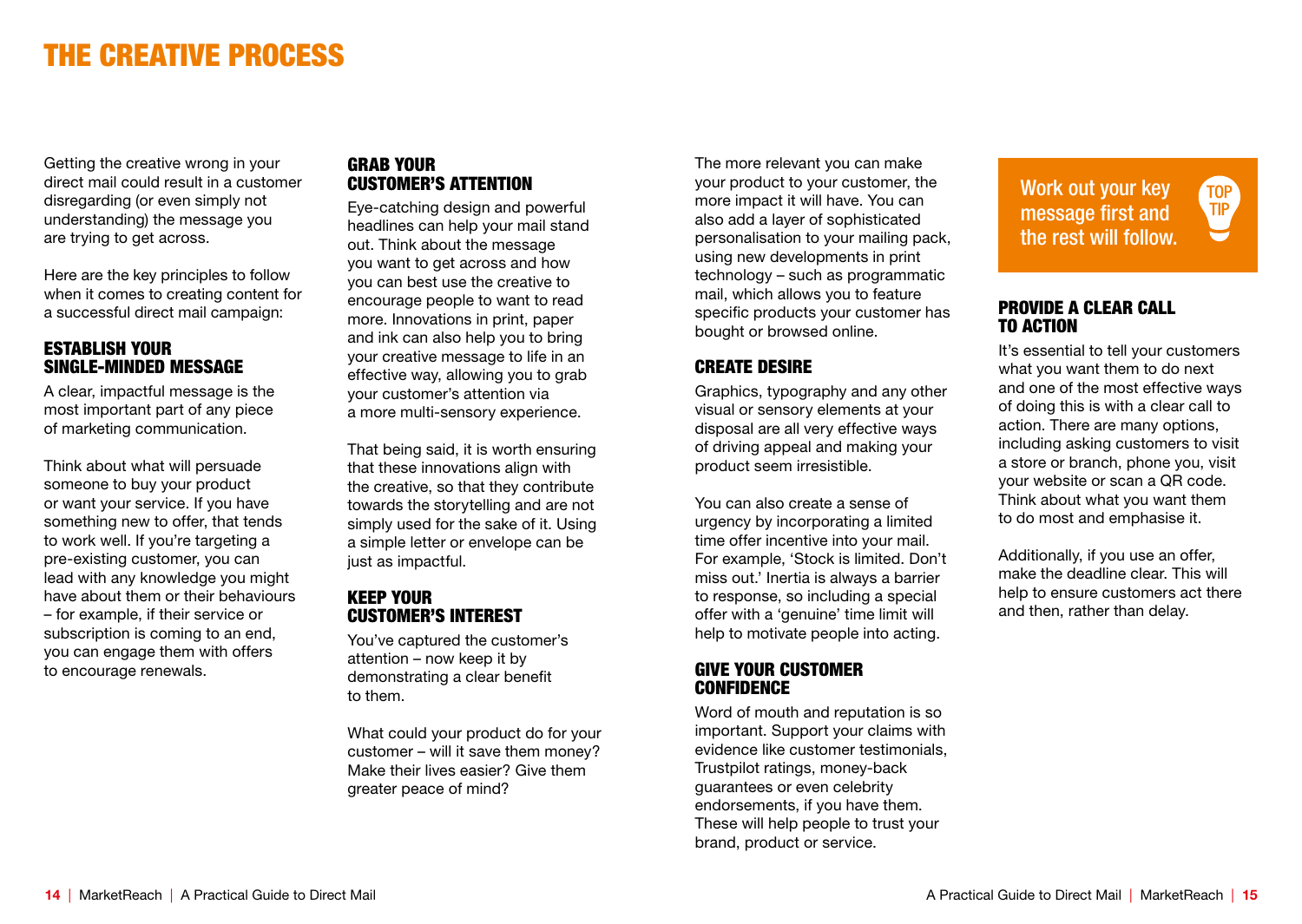# DEVELOP YOUR DIRECT MAIL FORMAT

When considering what your mailing might look like and what pieces it should contain, you'll need to balance getting your message across effectively against your budget.

Your printer should provide a range of options, as both format and size can affect the overall cost of a mail pack.

There are hundreds of variations of direct mail and so the flexibility you have when it comes to formats is huge. Depending on the resources you have available, you can opt for a simpler format, like a letter or brochure, or for a more complex execution, such as a 3D piece.

Mail is very flexible and can be adapted to cater for any size, single or multiple elements, long-form content, personalisation, scented inks and even voice and sound.

Personalisation can play a huge part in allowing your message to land – with customers being proven to read and re-read customised mail 4.5 times on average. Think about how you can apply personalisation to your direct mail piece – whether by personalised vouchers, local maps or even bespoke catalogues.

Talk to your printer to discover which formatting options are available to you based on your budget considerations.

Here are some examples of formats which can take your mailing pack to the next level:

- 3D mailing packs.
- Built in QR codes.
- Inks you can smell or taste.
- Sound chips, such as recorded messages.
- § Video screens.
- Augmented reality.
- § Barcodes.
- § Voice activated.

If your mailing pack has multiple elements, it is worth noting that customers may not necessarily interact with these in the order that you'd like them to. When formatting your mail, consider each piece independently so that every element is able to convey your campaign message effectively.

People may not **TOP** always read in the **TIP** order you'd like them to. If your mailing pack contains multiple elements, make sure each of them works independently, as well as collectively.

If you personalise your mail, it'll be read and re-read 4.5 times on average



in the home for over four weeks

JICMAIL Item Data Q2 2017 to Q3 2019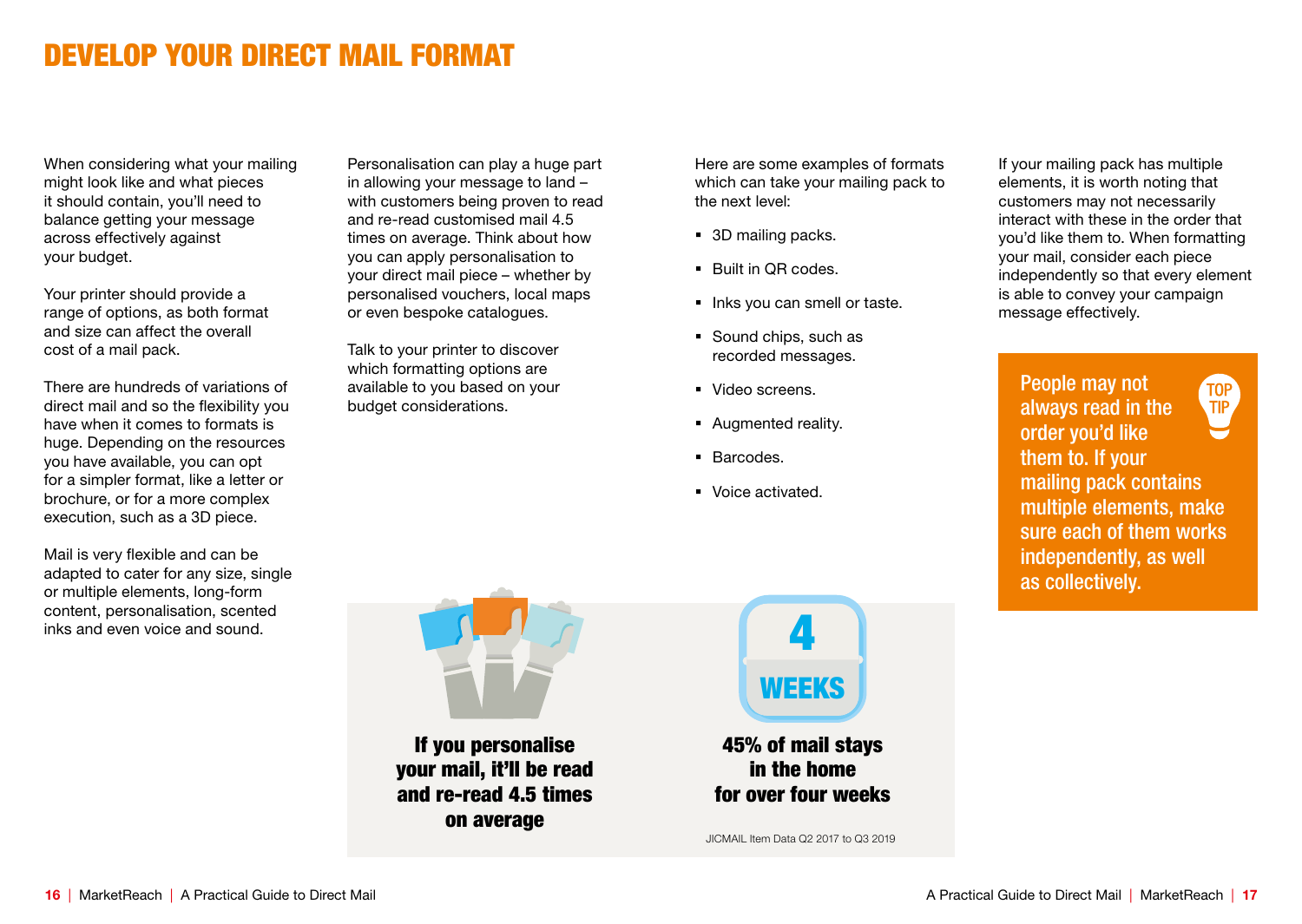# TECHNIQUES FOR BOOSTING RESPONSE

Here are a few proven techniques that have been shown to enhance direct mail's performance, although you don't need to use them all:

Make responding as easy as possible for customers and let them choose which channel they use to contact you.

TOP<br>TIP

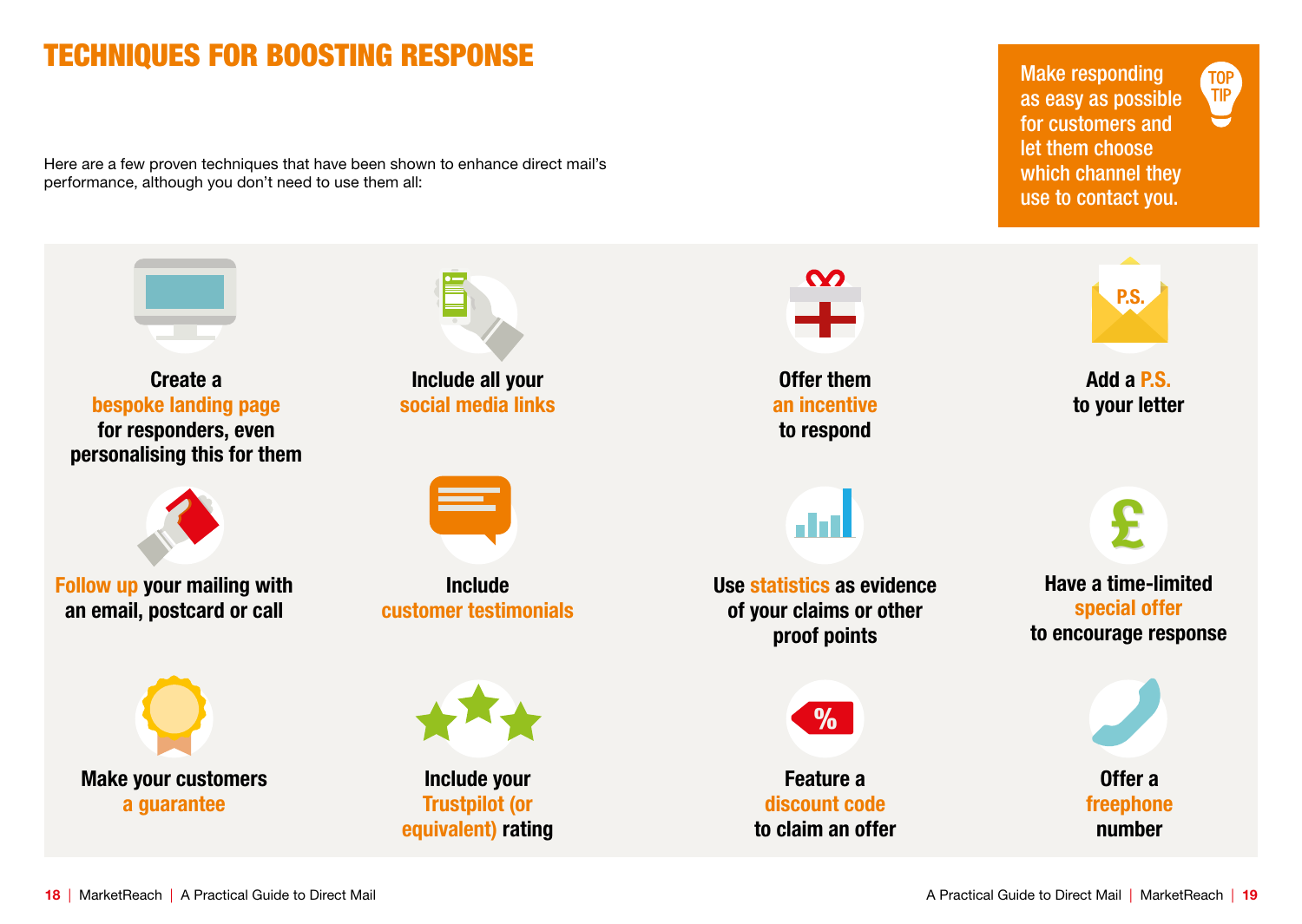# PRODUCING YOUR MAIL PACK

Once you've decided on your messaging and design, it's time to produce your mailing cost-effectively.

Source a few quotes to ensure you're getting the best deal and keep quality in mind as you're negotiating. Poor quality print or paper stock can give a bad impression of your brand and affect your response rates.

## STEP 1

#### SELECT A FEW PRINTERS YOU COULD WORK WITH

Get a competitive quote by creating a short list of printers you'd be happy to work with.

## STEP 2

## DISCUSS YOUR NEEDS

Discuss your plans with the printers you select – they'll help you develop your print spec and find the most cost-effective ways of producing your direct mail.

LOW GOOD COST **QUALITY** Find the right **TOP TIP** balance between low cost and good quality.

Your printer should be able to offer good advice but before you consult them it's worth knowing a

Paper is categorised by weight. An 80gsm sheet is appropriate for a letter, while 130gsm or 150gsm sheets will create a much more weighty and premium feel. You can also choose between coated and

uncoated paper stock.

few basics:

Coated paper stops ink from soaking into the paper which makes your design look sharp. Uncoated means the ink soaks into the paper, which can create a warmer, friendlier look.

Paper is sustainable, and so making your mail eco-friendly is an easy and effective way of conveying the message that your company cares about the environment.



Ensure that your paper stock comes from sustainable forests by asking your printers if they are either FSC or PEFC certified. You can also opt to use recycled paper.

Another way of reinforcing an eco-friendly ethos is through incorporating recycling-related messages into your marketing – such as the FSC/PEFC logo or a 'please recycle me' note, complete with the recycling logo.

#### STEP 3

# COMPARE PRICES AND SERVICE

Once you have asked for competitive prices and analysed the different quotes, select the printer you would like to work with. Choose the provider who can give you the best service for a competitive price or add the most value to your campaign.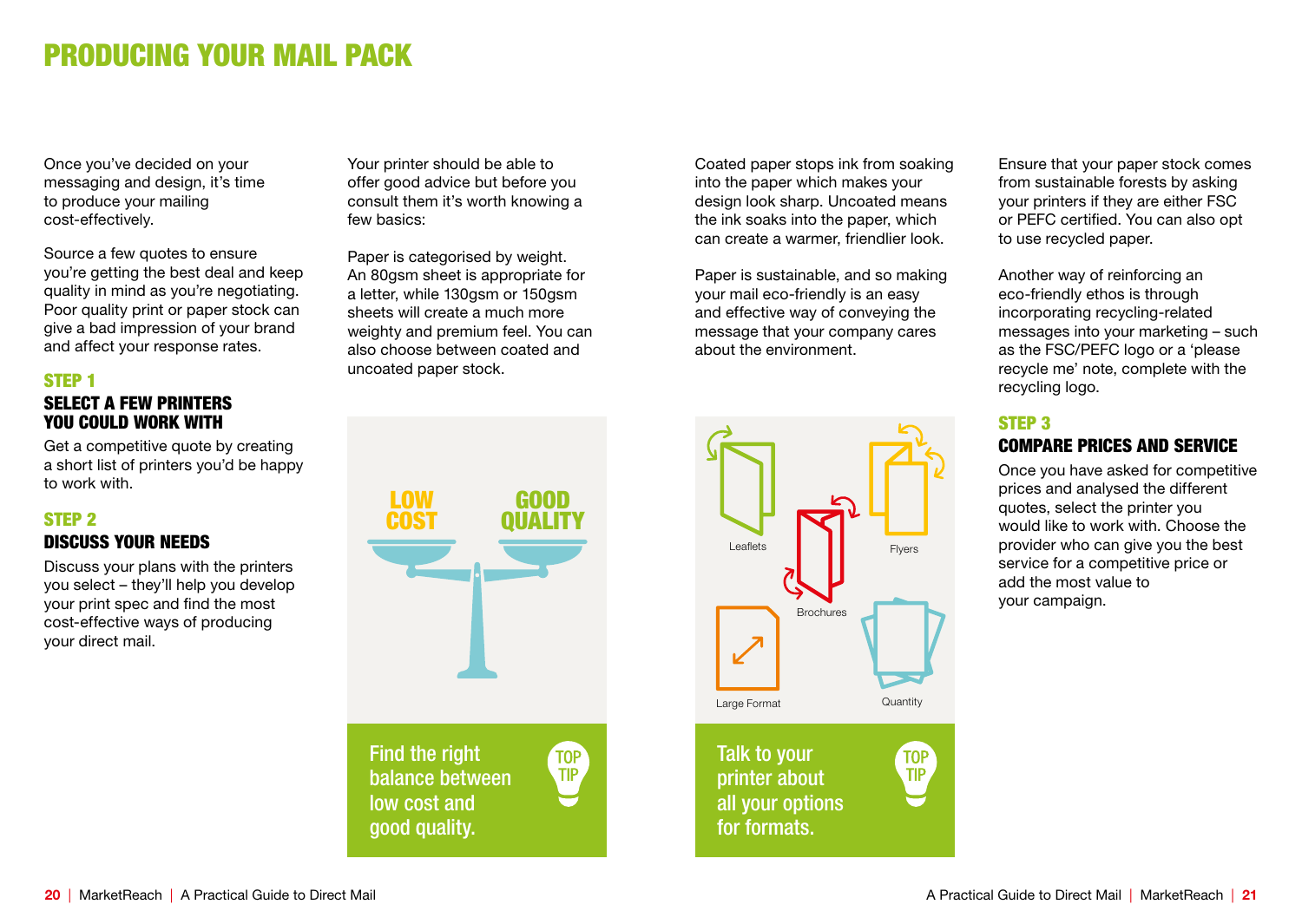# PRINTING YOUR MAIL PACK

## STEP 4 PREPARE YOUR PRINT

Your printer will tell you how they would like your artwork or material supplied, as well as the file format they need. When you supply your artwork or materials, include the agreed print specifications for total clarity.

Always ask for a proof sample before printing and check it thoroughly to make sure:

- There are no inconsistencies or errors in spelling or punctuation.
- The telephone number and URL are operational.
- Any offers are live and accurate.
- Any necessary legal caveats are present and accurate.
- The layout and colours are correct.

# STEP 5 PRINT

Once you've signed off the proof, confirm where and when you would like the finished print to be delivered.

Depending on the complexity of your mail pack and campaign, you should allow between 2-8 weeks from start to finish for this to be developed and printed. If your communication is urgent, however, there is the option to use programmatic mail or automation, which has a turnaround time of 24-48 hours.

Choose the printer **TOP TIP** that offers the best service for a competitive price or adds the most value to your campaign.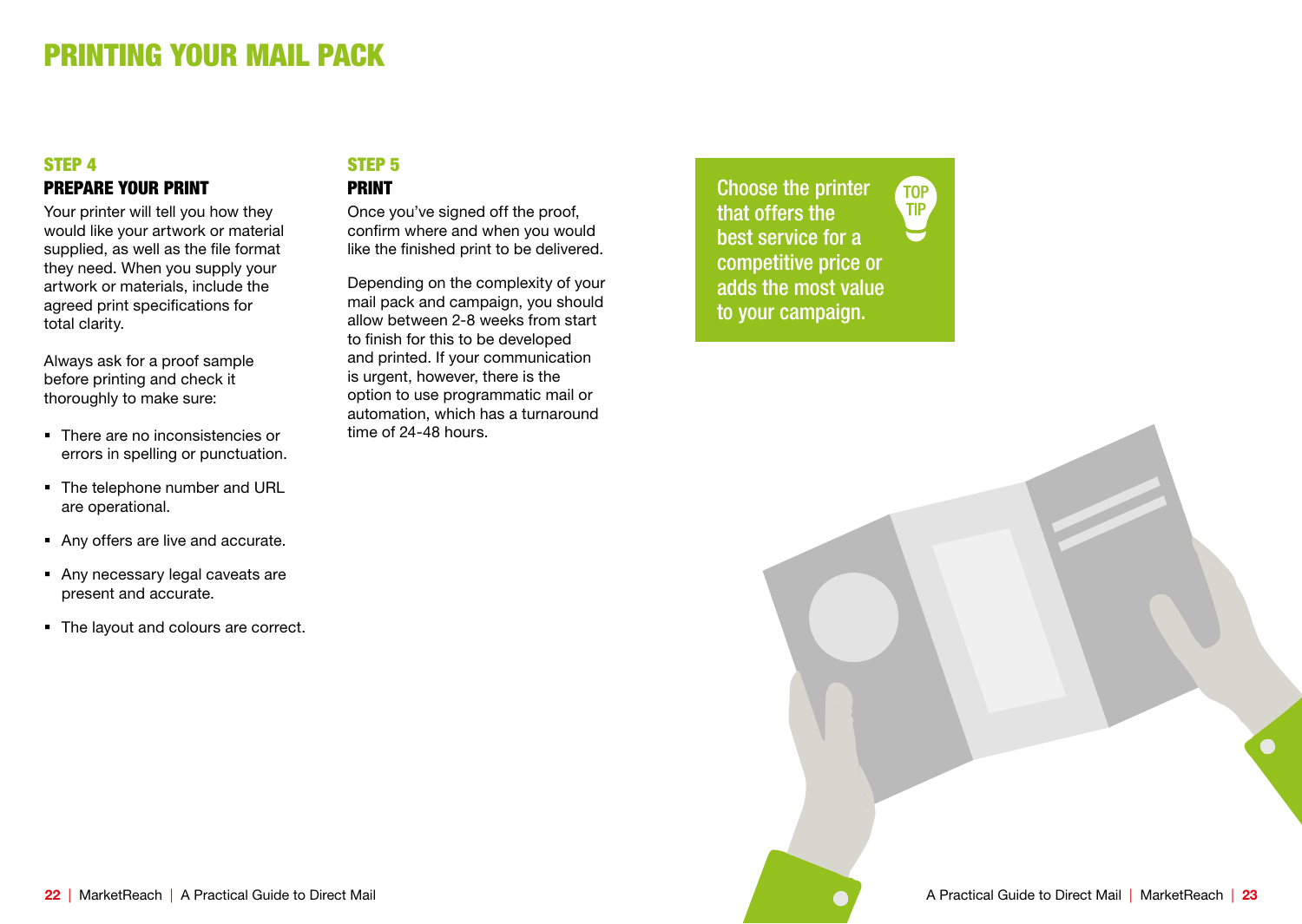# WORKING WITH A MAILING HOUSE

Mailing houses don't mail your post; they are responsible for the personalisation and 'preparation' of your campaign. Personalisation can be addresses or unique codes, and while some printers can have the facility to do this in-house, some also outsource this service.

Mailing houses also turn the different elements of your campaign into a complete marketing piece. They stuff envelopes, wrap brochures, apply tabs for sealing and sort the post so that it's ready for sending.

They can also save you money by helping you choose the best form of postage to suit your needs and by arranging a return address for any mail that can't be delivered.

## STEP 1

Brief the mailing house with your needs, supplying a written brief to ensure everyone stays on the same page throughout the process.

#### STEP 2

Ask the mailing house how they want you to supply your data (names, addresses, etc.) and printed materials.

It is also worth ensuring that you and anyone else in your company who needs visibility, are included in the mailing list – otherwise known as a 'seed list'. This allows you to receive a copy of the mailing through the post, allowing you to see first-hand how the experience plays out for your customers.

#### STEP 3

Ask to see printed samples before they are sent out, so you can check that the address data is correctly formatted and that any personalisation has been applied correctly and in the fields you specified.

#### STEP 4

Agree on the order in which you want the contents to be enclosed in the envelope.

#### STEP 5

Check a fully printed and enclosed sample.

Request a briefing **TOP TIP** form from your mailing house so they get the necessary information in the format they need it.



house about discounts for first time users and other 'test and learn' opportunities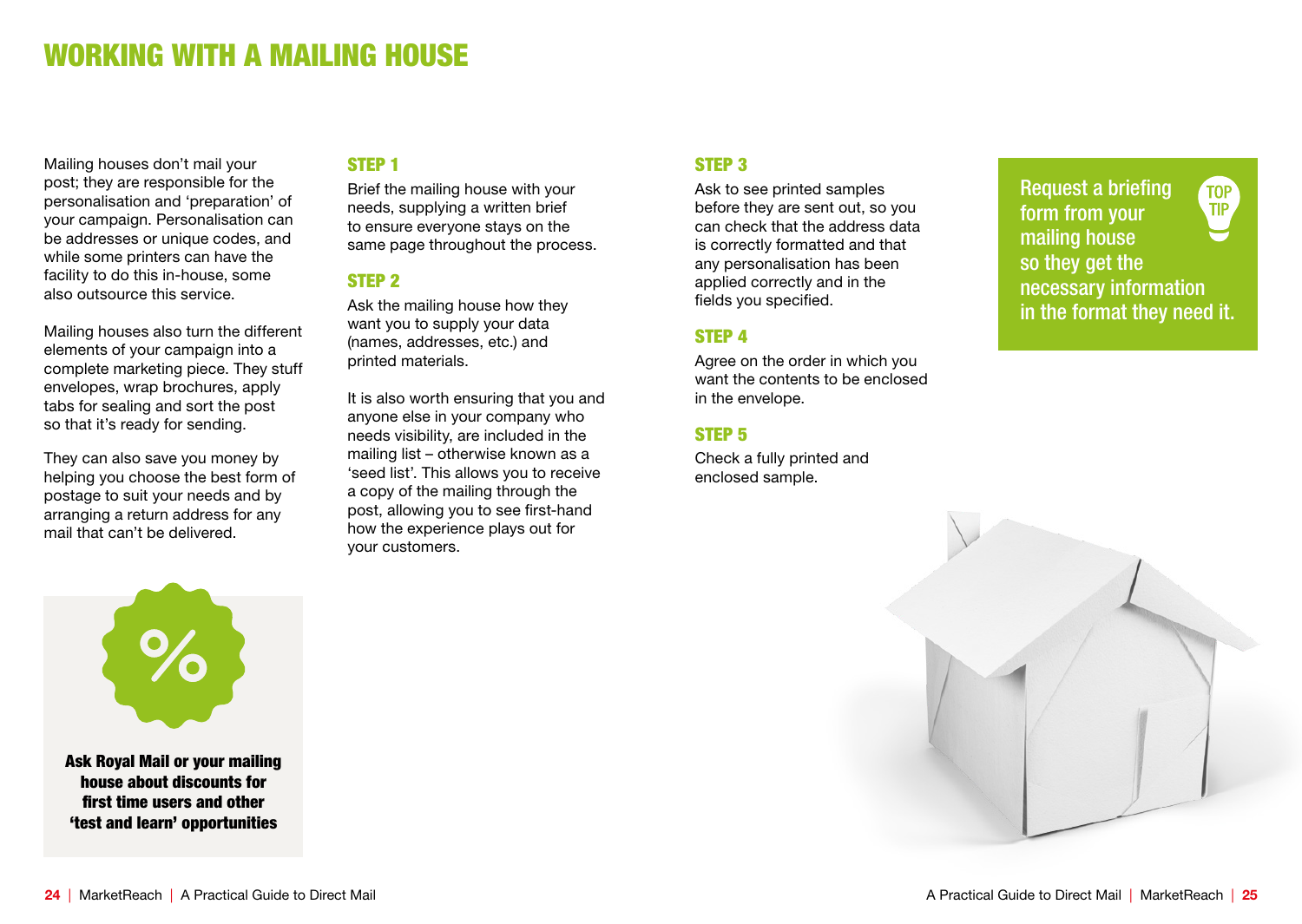# SET CLEAR FINANCIAL GOALS

# SAVING MONEY WITH MAIL

To determine the best outcome from your budget, here are some factors to consider:

## FINANCIAL RETURN

What return on your investment do you want to achieve? If you are spending £5,000, what income do you need to generate to break even? How much do you need to make to create incremental revenue?

#### VOLUME

How many customers or potential customers, do you need to reach to achieve the financial impact you want? How many sales will you need? How many visits to your store or your website will make the campaign worth it?

# **RESPONSE**

How many customers do you think will respond? Knowing this helps you plan how many enquiries. registrations or leads you can realistically handle.

If unsure, you could run a small test volume to gauge response rates. The results will indicate the level of response you'll achieve from a much larger volume.

# FULFILMENT

How do you plan to manage customers that respond? Depending on customer permissionresponders may need to be contacted, data will have to be collected and processed, you may need to send something out or process their requests. Whatever is involved, plan ahead so you can manage the outcome.

Work out your main **TOP TIP** financial goals, including projected revenue and costs, to help you set a budget.

# SELECTING THE RIGHT POSTAGE

The postage you choose will depend on the volume and type of mailing pack you're sending out. When selecting postage, you should consider:

# TIMINGS

When do you want your customers to receive their mail? First Class mail usually arrives the next working day whilst Second Class post usually arrives within 2-3 working days.

# SIZE AND WEIGHT

Larger or heavier mailing packs are more expensive to deliver. Keep this in mind when designing your creative and choosing your formats.

## MACHINE-READABLE FONTS

Talk to your mailing house about machine-readable fonts for addresses. This ensures they can process your mail automatically, keeping the costs down.

## VOLUME DISCOUNT

The bigger your mailing volume. the bigger the discounts you may qualify for.

## SORTATION DISCOUNT

You can get a discount if you use a mailing house to sort your mail. You will be charged for this service but it can save you money in the long run, so it's worth weighing up the costs.

> **TOP TIP**

Explore the ways you could save money by talking to Royal Mail or a mailing house.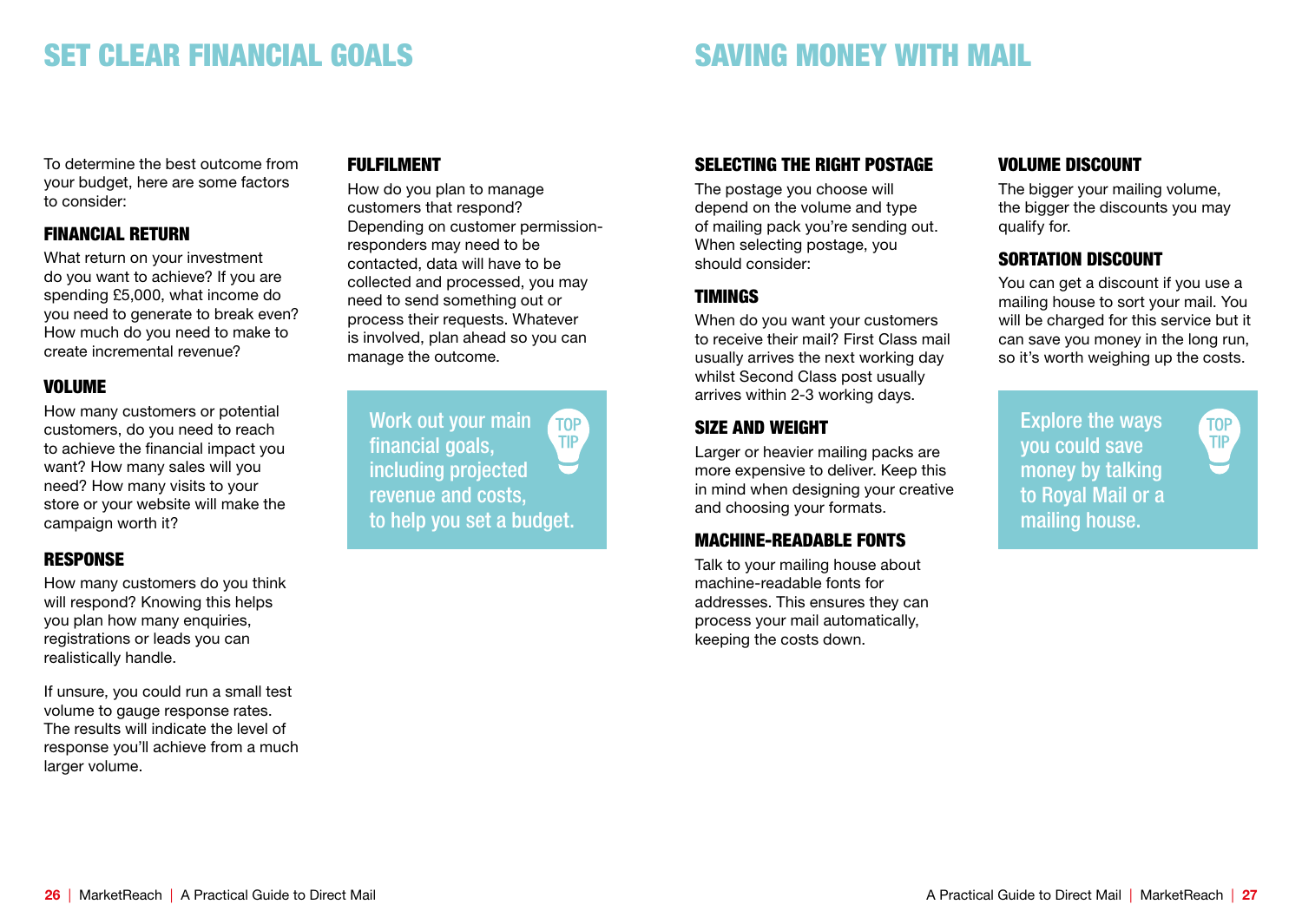# EVALUATION AND MEASUREMENT

It's always important to learn whatever you can from your campaign and evaluate its success. This will help you plan for the future and improve on the results you achieve next time.

#### HOW TO MEASURE MAIL

Mail has always been measurable. There are various direct and indirect methods for measuring success.

Brands can use a URL (a personalised or memorable web address which can be used to measure web traffic) or a unique promotion code/media code or telephone number to attribute a sale or marketing response to direct mail.

A website analytics program (such as Google Analytics) can also be used to review and inform performance at the time of your mailing. For example, did the campaign generate spikes beyond the 'business as usual' zone or 'baseline activity' measures?

For those companies with largescale, multichannel campaigns, having a nuanced attribution model to capture the full range of responses is important. It has been demonstrated that 33% of mail drives some form of 'commercial' action and these can range from making a purchase, phoning the sender or going online to find out more.<sup>1</sup>

Royal Mail MarketReach can help you with any one of these measurement techniques, as well as others, which include test matrix and sampling, significance testing, hold-out groups, A/B testing and multivariate analysis.

# **JICMAIL**

For those Planners and Analysts amongst you, there are industry benchmarks and response targets which you can reference via the Joint Industry Committee for Mail (JICMAIL).

JICMAIL was set up by an independent body to provide the same metrics for mail that are available for other channels – creating comparability between mail and the way in which other above-the-line media channels are planned.

JICMAIL is a survey-based database, containing over 100,000 mail items, which examines the activities and commercial actions taken by a rolling panel of consumers receiving mail.

It measures reach and frequency for individual pieces of mail and provides a breakdown by different types of mail and specific sectors such as advertising mail in the retail sector. This allows you to benchmark mail responses and helps you budget.

JICMAIL also combines with TGI and IPA data, which enables planners to also access audience attitudinal insights.

Decide what success means for you up front, then ensure the necessary evaluation tools are in place.

**TOP TIP** 



1 JICMAIL Item Data Q2 2017 to Q3 2019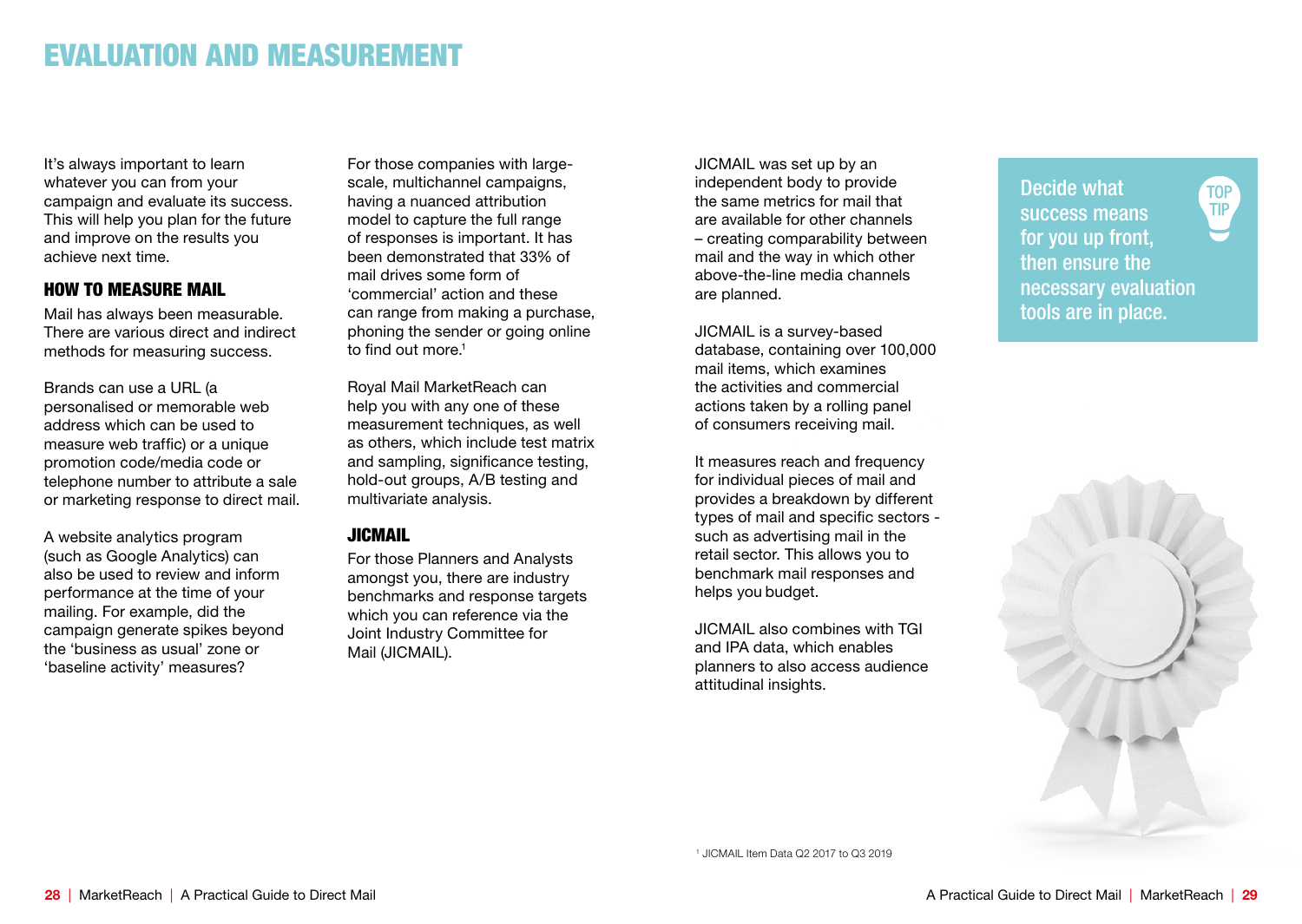# WHAT YOU SHOULD MEASURE

Once your campaign has run its course, review it against your original objectives. How did your customers' response or behaviour match up to your goals? Did you achieve the target number of sales, site visits or appointments?

With each new campaign, you gain knowledge that can make your next one even more successful. Should you prefer, you can even run a small campaign as a 'test' so you can learn and improve your pack before rolling out to a larger volume.

Below are some metrics which are helpful in guiding campaign measurement:

## **BEHAVIOUR**

How did your customers respond to your mailing? Did they go online and if so, what did they do once they got there? Did they visit your store or phone instead? Knowing how they responded helps you to personalise your creative more effectively and adapt your mail so that the user journey and any call to actions are more effective.

## RESPONSE RATES

Did you achieve your target response rates? What could be improved and how can you adapt future targets? Once your campaign has run, you can measure and analyse the exact number of responses your direct mail generated.

This should help inform the volumes you'll need to mail in the future to reach your targets.

Tracking your responses is vital to understanding how you can better inform your next campaign. Check that your website can measure how many visits are coming in and that, when a customer calls, they are asked where they heard about your business.

# CREATIVE IMPACT

Did you choose to test different creative messages, formats or incentives to determine which landed best with your customers? If so, which kind of headline intrigued them? Which format drove more traffic to the site? Which offers led them to buy?

Testing creative and messaging is always a useful exercise; the more you test, the more you can hone your approach for your next campaign.

# CUSTOMER DATA

Profile the customers who responded. Once you know what they look like, you can find customers who are similar and likely to respond well – therefore increasing profitability. You could also test different customer segments, such as geographical areas, to see which produced the best results, and use this to inform future targeting.

# ROI

Return on Investment (ROI) is a simple sum. Basically, you take the total revenue generated, minus the cost of your direct mail pack and divide this by the cost, to work out the return on every pound spent (e.g. £2 return for every £1 spent). You can use this ratio to guide the level of investment you make in the future.

# ROI example:

| Revenue generated = $£31,500$ |             |
|-------------------------------|-------------|
| <b>Total costs</b>            | $=$ £7,400  |
| Net revenue                   | $=$ £24,100 |
| <b>ROI</b>                    | $= 3.25:1$  |

(i.e. £3.25 of net income for every £1 invested)

The more you **TOP** TIP know about how this campaign has performed, the more you can improve your results in the future.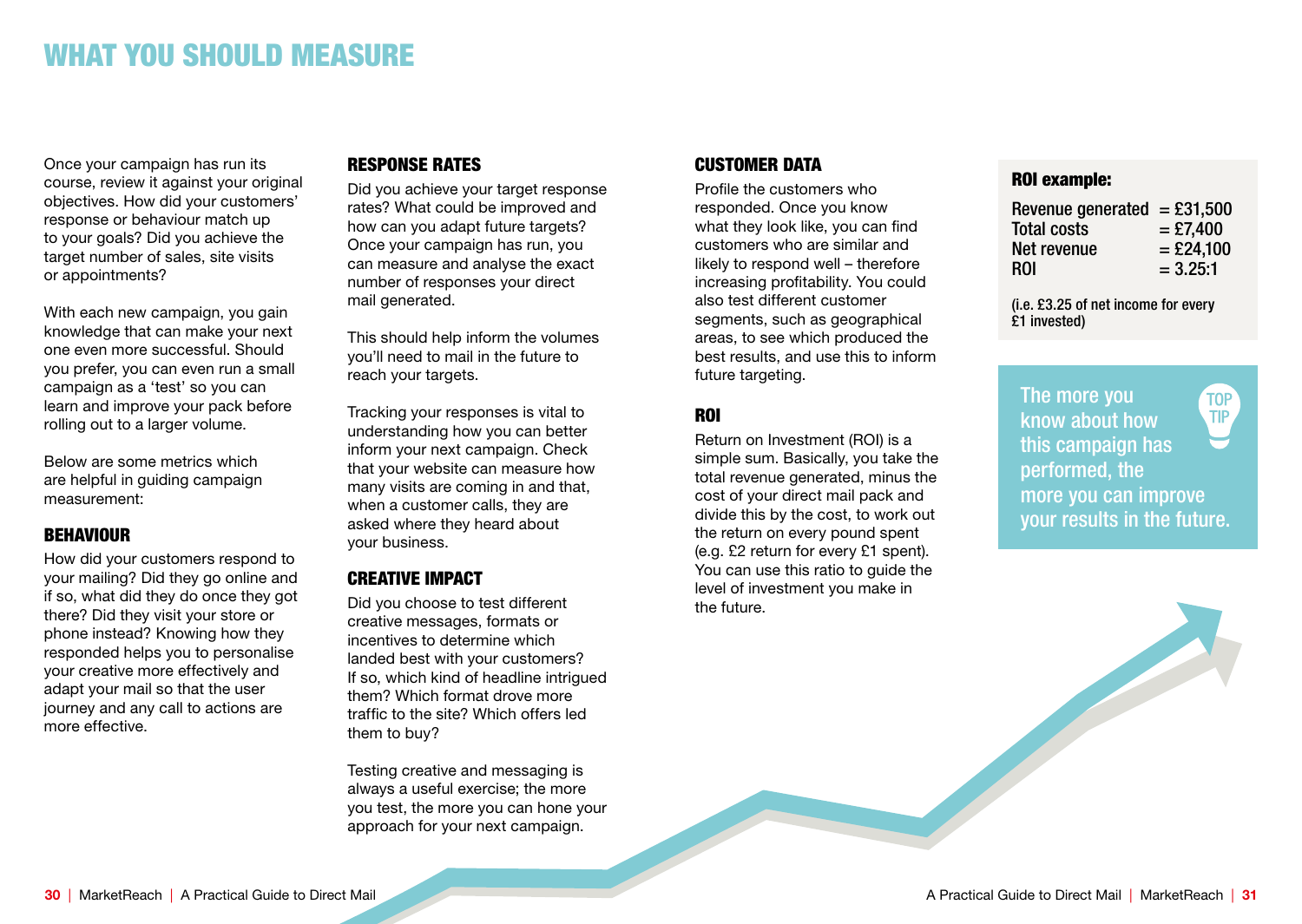# HARNESSING PROGRAMMATIC MAIL AND AUTOMATION

Mail is always evolving to incorporate new techniques and technologies. Two recent developments are Programmatic Mail and the seamless integration of mail within today's marketing automated platforms.

#### PROGRAMMATIC MAIL

Programmatic Mail allows you to retarget customers who have interacted with you online, using permissioned data that is GDPR-compliant.

It's the automated production of a piece of printed direct mail (employing variable images and text for relevance) triggered by a specific customer interaction, such as basket abandonment.

In such a case, Programmatic Mail can deliver a personalised discount voucher, featuring a picture of an item, from a customer's basket to them within 24-48 hours.

Key reasons to consider Programmatic Mail:

- Greater impact than retargeting via digital display.
- It can be in your customer's hands within 24 to 48 hours.
- Content can be fully tailored to reflect online activity.

# AUTOMATED DIRECT MAIL

Automated direct mail integrates mail into your overall marketing programme and other automated systems, such as Data Management Platforms, CRM systems and billing or accounts.

There are solutions and platforms for every business size. That being said, it is worth looking for those which deliver the same experience across all the types of media you wish to use, and which do so in a scalable way – allowing your business to grow.

With just a few clicks, it allows you to generate a print piece which can, in turn, influence the customer's path to purchase.

The benefits of automation for your business:

- Campaign consistency across the customer journey.
- Data allows for advanced personalisation.
- Integration with printers means mail can be sent almost instantly.
- § Your overall campaign ROI is enhanced.
- Performance on each channel can be measured.
- § Automation reduces the cost of direct mail.

**If In the age of AI and** marketing automation the old challenges with direct mail are about to change as it is quickly becoming a major part of every customer lifecycle campaign. **33** 

> *Rob Rebholz, Managing Director at Direct Mail Automation Tool Optilyz*



**K** Programmatic Mail is an exciting new development for marketers. It enables digital and direct mail to work seamlessly together and combines online and physical channels in a way that is likely to significantly improve ROI. **33** 

> *Mark Cripps, EVP, Brand and digital marketing, The Economist Group*